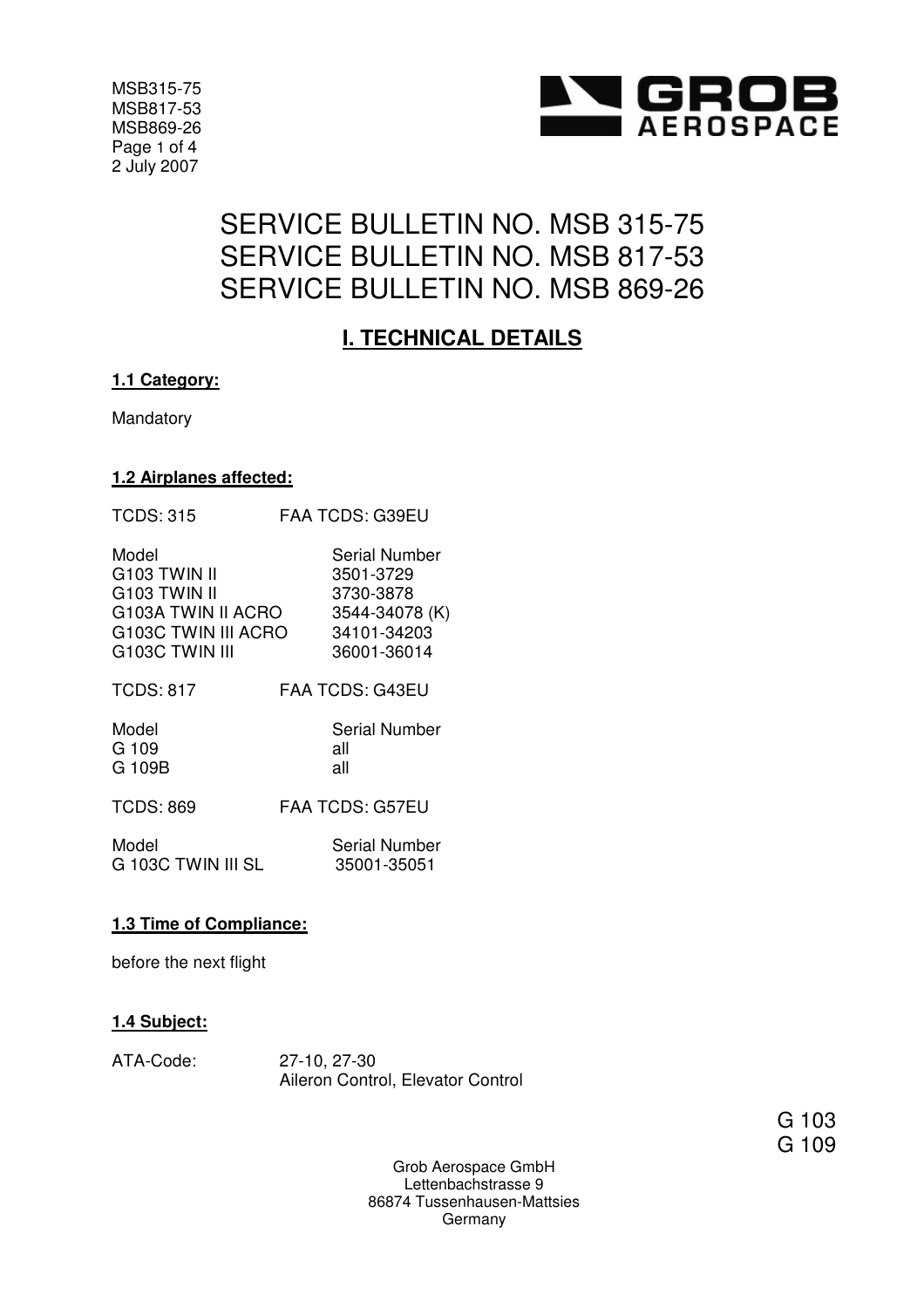MSB315-75 MSB817-53 MSB869-26 Page 2 of 4 2 July 2007



#### **1.5 Reason:**

GROB received a report that a rear control stick (welded design) failed on a G 103 TWIN II after about 2600 flight hours.

Although no extensive investigation (metallurgical investigation) could not be performed up to now, a one-time inspection of the rear control stick respectively the RH stick on G 109/ G 109B (same design standard than on the concerned type) is mandatory as a precautionary action to find possible, unnoticed damages and/ or corrosion.



#### **1.6 Concurrent documents:**

Maintenance Manual of the affected models

#### **1.7 Approval Note:**

The technical information contained in this document has been approved under the authority of EASA Design Organisation Approval No. EASA.21J.030.

> G 103 G 109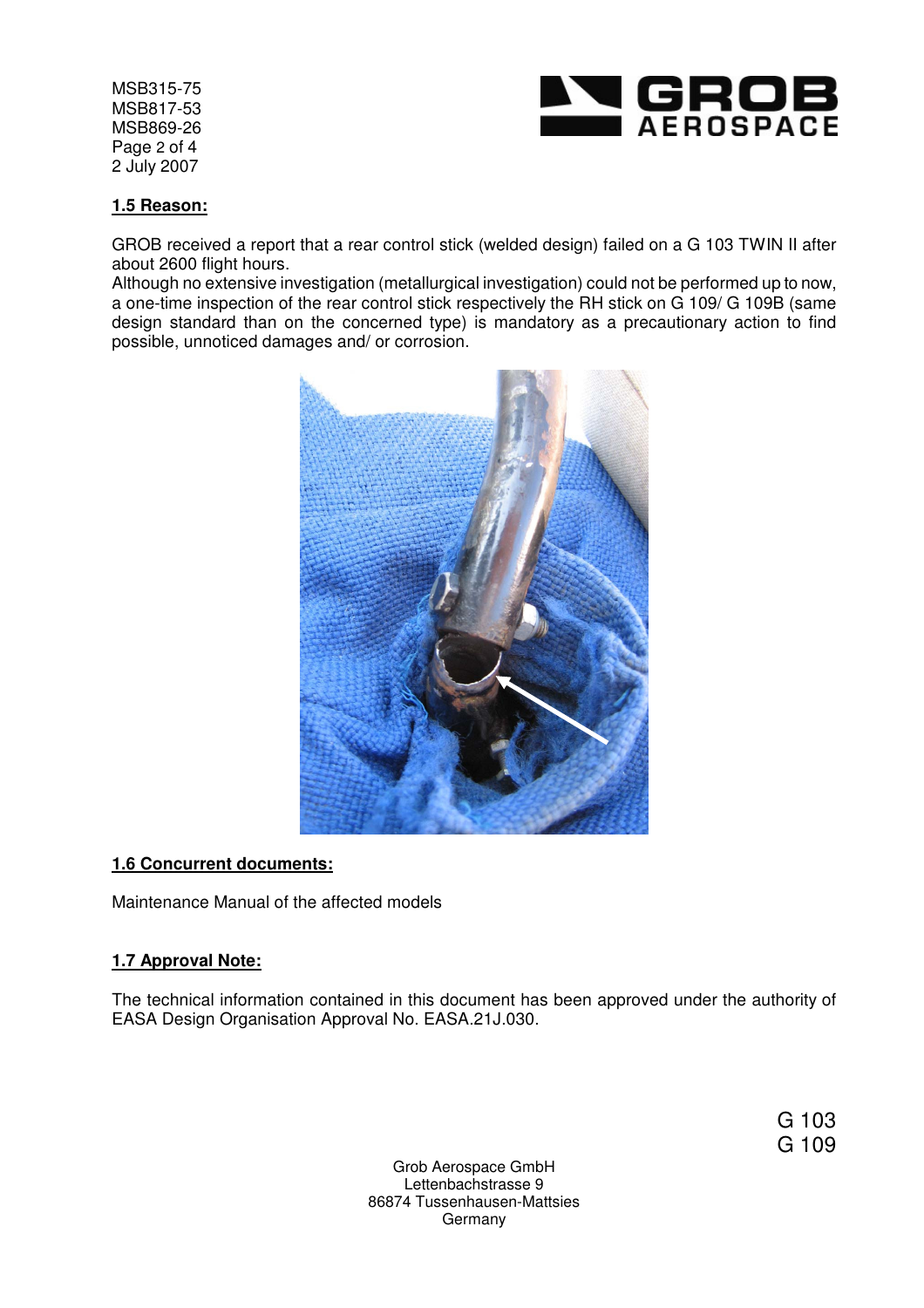MSB315-75 MSB817-53 MSB869-26 Page 3 of 4 2 July 2007



#### **1.8 Accomplishment/ Instructions**

- 1.8.1 Remove control stick cover and release attachment bolt and remove upper control stick.
- 1.8.2 Inspect upper and lower part of the control stick for damage and corrosion.

**If no damage is found** proceed with para. 1.8.6.

#### **If any damage is determined** proceed as follows:

- 1.8.3 De-rig aircraft and remove control stick unit as far as required.
- 1.8.4 Determined damages or corrosion must be removed in the approved range I.A.W. "Aircraft Inspection and Repair FAA AC 43.I3-IA" or new parts must be installed.

Note: The national regulations must be followed when applying the FAA AC 43.I3-IA!

- 1.8.5 Re-install control stick unit. If necessary use new attachment parts.
- 1.8.6 Install control stick. Apply and tighten attachment bolt. The standard torque is to be used.
- 1.8.7 Check controls for free and easy movement for correct sense of deflection.

#### **1.9 Repetitive Actions**

The inspection must be repeated during each annual inspection/ 100 hours inspection.

#### **1.10 Mass (Weight) and CG:**

N/A

G 103 G 109